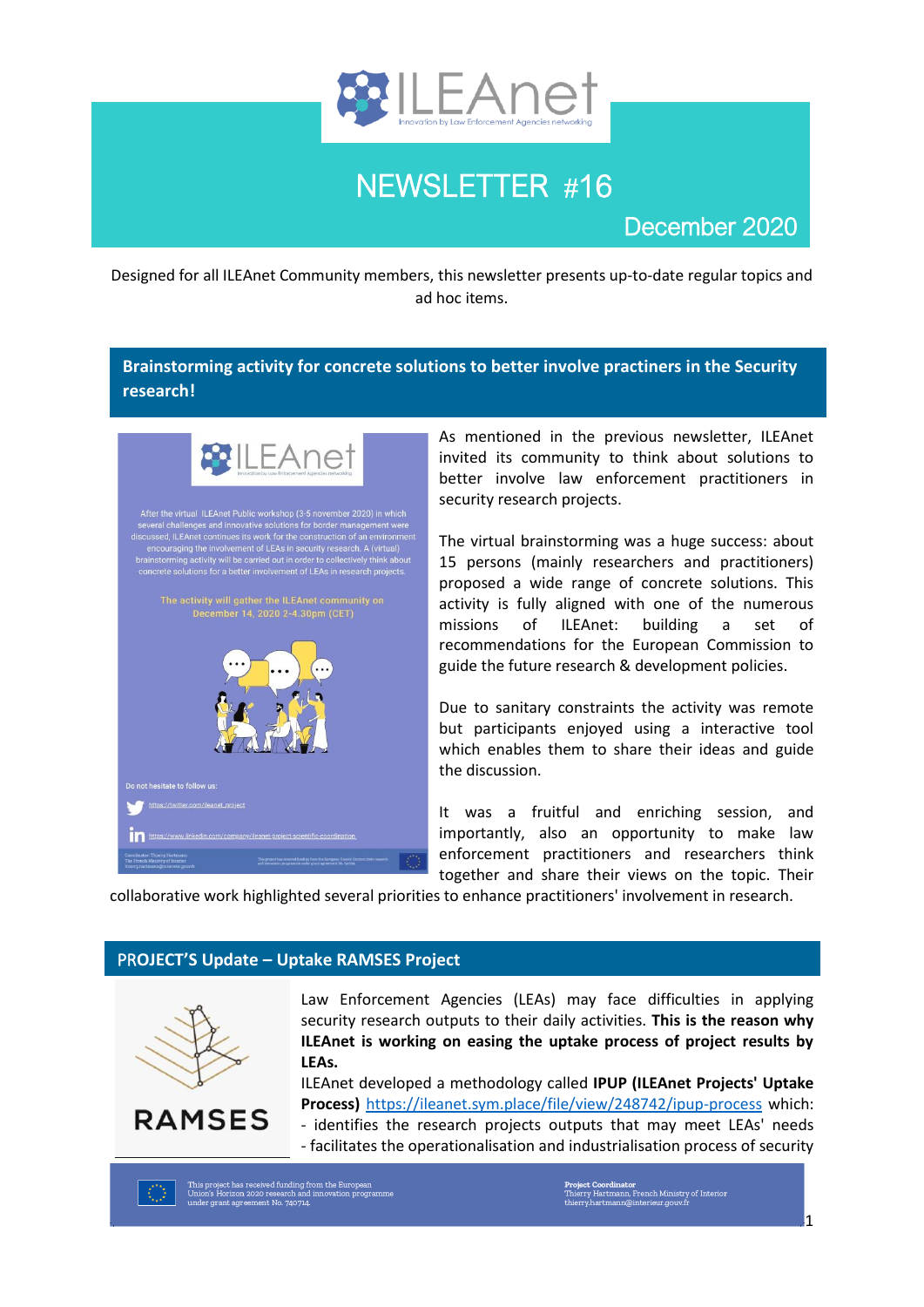#### research **research research** *research results.*

A key success factor is the connection between interested LEAs and project holders, usually achieved thanks to structured meetings (e.g. webinars). Ramses<https://ramses2020.eu/> is one of the projects ILEAnet supported with the uptake. The tool facilitated digital forensic investigations by extracting, analysing, linking and interpreting information related with financially-motivated malware. The project was presented in a workshop and 2 additional in-depth webinars, three events organised by ILEAnet. With the willing to further develop and operationalise some specific **components for malware investigation**, a new team is building a project. ILEAnet notified its community to connect with the project holders if interested to be part of the uptake. A consortium meeting should be organised early 2021 with interested parties. During the meeting, involved LEAs will have the opportunity to express their needs and shape the project. The mission of ILEAnet ended there as the construction of a new project is out of its scope but ILEAnet members hold all the cards to be successfully involved in the newly established consortium!

Finally, Ramses has been a **good example to refine and improve the IPUP methodology** and **ILEAnet has now a strong tool to support the uptake process**.

**PROJECT'S Update – Call for European Tenders!** 



After a first study launched on the information sharing mechanisms available to LEAs in Europe, **ILEAnet has now published a second European call for tenders.** The practitioners' community raised a particular challenge in the Migration area: **the need to develop effective, reliable, affordable, lawful and innovative procedures to determine the minority of migrants.** 

Indeed, ILEAnet desk study found a strong reliance on skeletal, dental and psycho-social approaches to assess age (in the context of migration) that were largely inaccurate and unreliable, and found a gap and a demand

concerning the development of more modern and innovative technologies.

ILEAnet preliminary reviews identified a variety of challenges and needs around age determination processes in the context of migration that might be efficiently and effectively 'solved' through a collaboration between industry, academics and LEAs inside a RDI project to develop age determination tools and approaches. This study is therefore launched within ILEAnet's framework by one of its French partners, the French National Police Academy (hereafter "ENSP").

For more information, find English and French versions of the call for tenders here:

- on the **French** Public Procurement Platform, entering the tender's profile "ENSP-CDR-MP0121" [https://www.marches-publics.gouv.fr](https://www.marches-publics.gouv.fr/) 

- on the **European** Public Procurement Platform, entering the tender's profile

"ENSP-CDR-MP0121["https://ted.europa.eu/TED/main/HomePage.do](https://ted.europa.eu/TED/main/HomePage.do)

\* the platform will send you back to the French public procurement platform, but you will find all the tender documents translated in English!

**Project Coordinator**<br>Thierry Hartmann, French Ministry of Interi<br>hierry.hartmann@interieur.gouv.fr